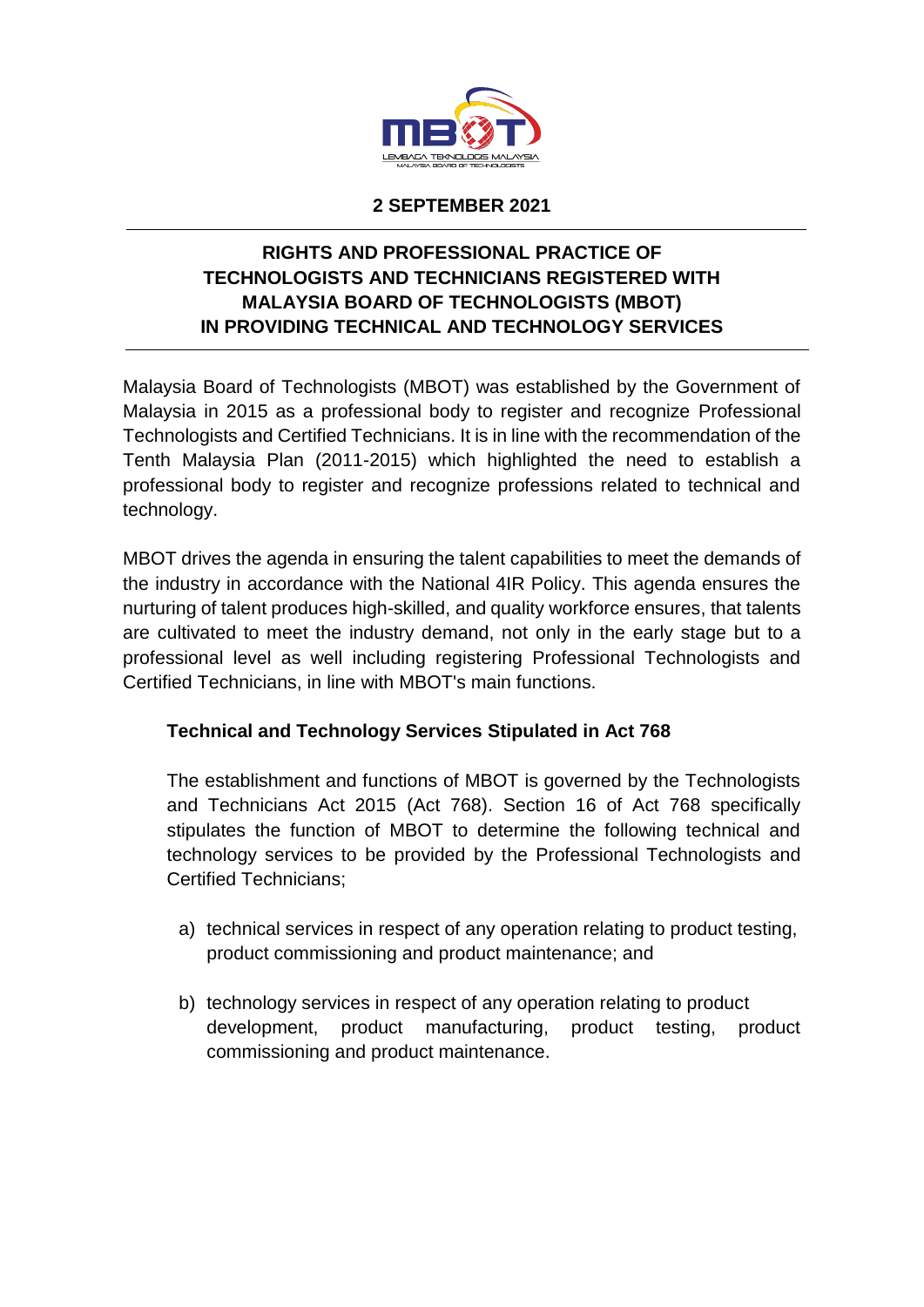## **Technology and Engineering Technology Recognized by MBOT**

MBOT through the Technology and Technical Accreditation Council (TTAC) acts as a Technical Committee with the Malaysian Qualifications Agency (MQA) to ensure quality assurance of technical and technology programs including engineering technology in the fields recognized by MBOT. It is in line with the functions of MBOT as stated in the Technologists and Technicians Act 2015 (Act 768) under Section 6 (2) (g).

Individuals with qualifications and experience based on technology and engineering technology has the right to register with MBOT or any professional body to provide technical and technology services.

In this regard, the rights and professional practice of the Professional Technologists and Certified Technicians registered with MBOT are guaranteed by Act 768. MBOT will, at all time, deliberately perform its roles in upholding and implementing the national policies in developing future workforce. For that purpose, MBOT is confident that it will continuously gain support and cooperation from all the relevant parties particularly policy makers, industry players as well as higher learning institutions.

Datuk Ir. Ts. Dr. Siti Hamisah Binti Tapsir President Malaysia Board of Technologists